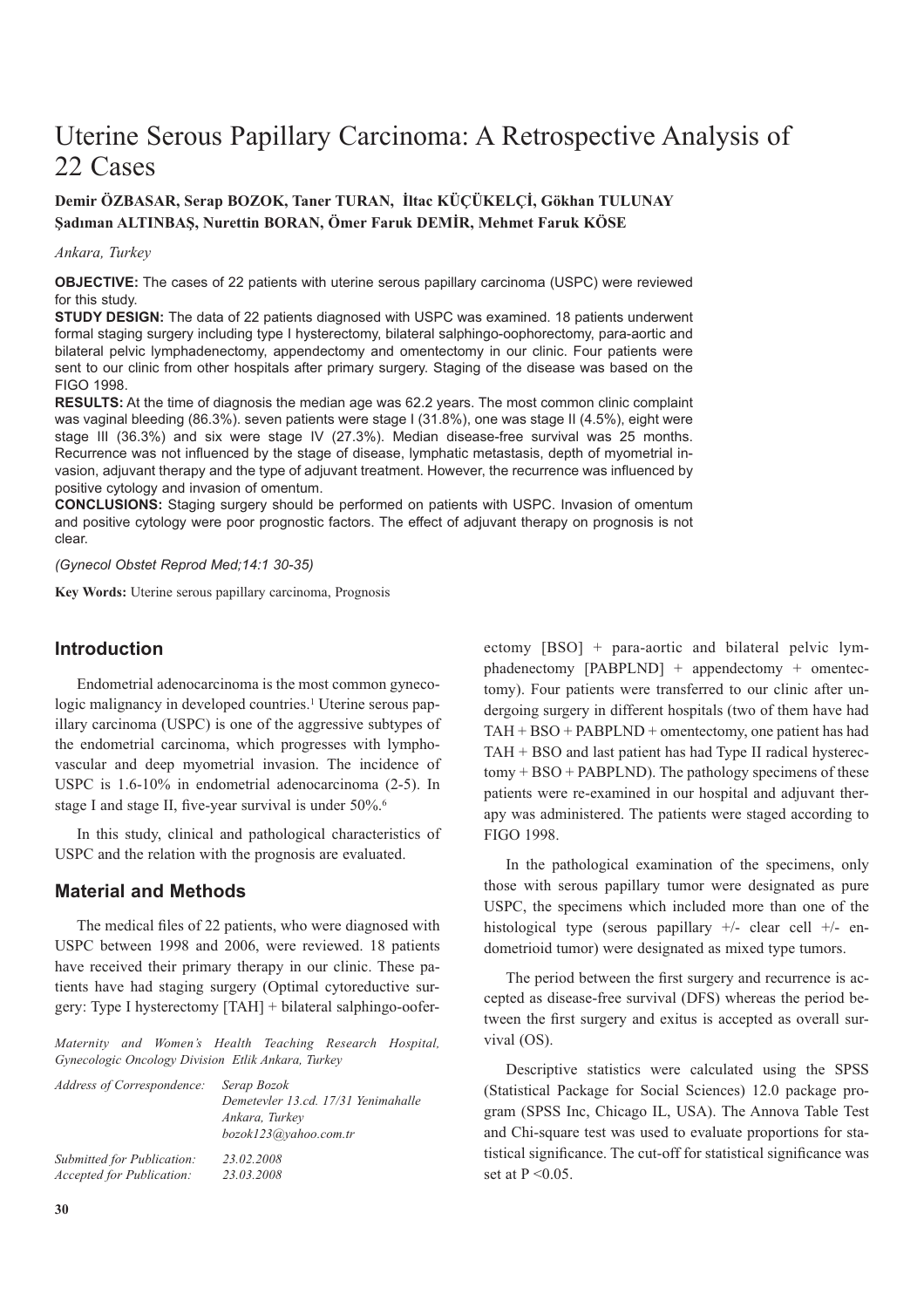### **Results**

22 of the 1369 (1.6 %) endometrial carcinoma patients who received treatment in our clinic had USPC. The median age of was 64.2 years (45-73), all of them being postmenopausal. The most common clinical symptom was vaginal bleeding (n=19, 86.3%) (Table 1).

According to the FIGO 1988 staging system, seven patients  $(31.8\%)$  were classified as stage I, one  $(4.5\%)$  as stage II, eight (36.3%) as stage III, six (27.3%) as stage IV (Table 1). Seven patients (31.8%) had ascites. Twenty patients  $(90.9\%)$  had pure USPC (Table1). 15 patients  $(68.2\%)$  had deep myometrial invasion  $(>50\%)$ , 10 had  $(45.5\%)$  lymphovascular space invasion (LVSI) and 11 had (50%) lymph node invasion (Table 2). Out of the 20 patients that underwent omentectomy, eight (36.4%) had metastasis. Seven patients (31.8%) had positive cytology (Table 2)

Sixteen patients (72.7%) received adjuvant therapy (Tabe1). Radiotherapy (RT) was administered to three (13.6%), chemotherapy (CT) was given in five (22.7%) and concurrent chemo-radiation (RT-CT) was ordered for eight (13.6 %) (Table 2). One of the patients could not receive adjuvant therapy due to postoperative renal failure. One patient who was stage IVB was planned to take adjuvant therapy, she wasn't accepted to the therapy and the clinical follow-up. The other four patients that did not receive adjuvant therapy were stages IA and IB.

The median follow-up time was 27.1 months (1-82). The patient with the follow-up time of one month did not appear for the clinical follow-up after surgery. Recurrence was detected in four of the patients (18.2%). For these patients disease-free survival was 25 months (8-50). Three of these patients were stage IV and one of them was stage III (Table 2). Myometrial invasion was positive in four patients, lymph node invasion in three and LVSI was in three. Three of four patients had omentectomy and omental invasion was positive. The patient who did not undergo omentectomy was operated on in the other clinic and later referred to our clinic for postoperative adjuvant therapy. Three of the four patients had ascites and all of them had positive peritoneal cytology. All of the patients with recurrence had received postoperative adjuvant therapy (Table 2).

Three of the patients who had recurrence were stage IVB and received six courses of paclitaxel-carboplatin for adjuvant therapy. In one of these patients recurrence was observed 14 months after the last chemotherapy and as the patient refused to undergo therapy in this period, there is no further data on the patients' last condition. In the second patient recurrence was observed 13 months after the last chemotherapy, in the upper abdomen. It was classified as platinum-sensitive and the start of the paclitaxel-carboplatin therapy as second-line chemotherapy was scheduled. However due to cardiac problems the patient was administered carboplatin in three week periods. After three courses of carboplatin, there was an isolated CA 125 elevation in this patient. For the next three

| Characteristics         |                  | n               | $\%$ |
|-------------------------|------------------|-----------------|------|
| Age                     | 50 <sub>60</sub> | 1               | 4.5  |
|                         | $\geq 60$        | 21              | 95.5 |
| Postmenapause           |                  | 22              | 100  |
| Weight                  | < 66             | 5               | 22.7 |
|                         | $\geq 66$        | 17              | 77.3 |
| Parity                  | < 4              | 6               | 27.3 |
|                         | $\geq 4$         | 16              | 72.7 |
| Clinical symptom        | <b>AUB</b>       | 19              | 86.3 |
|                         | AP               | 3               | 13.7 |
| Stage                   | $I-II$           | 8               | 36.4 |
|                         | $III$ -IV        | 14              | 63.6 |
| Ascites                 | Positive         | $\overline{7}$  | 31.8 |
|                         | <b>Negative</b>  | 17              | 68.2 |
| Histopathology          | Pure type        | 20              | 90.9 |
|                         | Mixt type        | 2               | 9.1  |
| <b>Adjuvant therapy</b> | Positive         | $\overline{16}$ | 72.7 |
|                         | Negative         | 6               | 27.3 |
| LNM                     | Positive         | $\overline{11}$ | 50   |
|                         | Negative         | 11              | 50   |
| Recurrence              | Positive         | 4               | 18.2 |
|                         | Negative         | 18              | 81.8 |
| <b>Exitus</b>           | Positive         | $\overline{2}$  | 9.1  |
|                         | Negative         | 20              | 90.9 |

*Table 1: Clinical features of patients*

*LNM: Lymph node metastasis, AUB: Abnormal uterine bleeding, AP: Abdominal pain*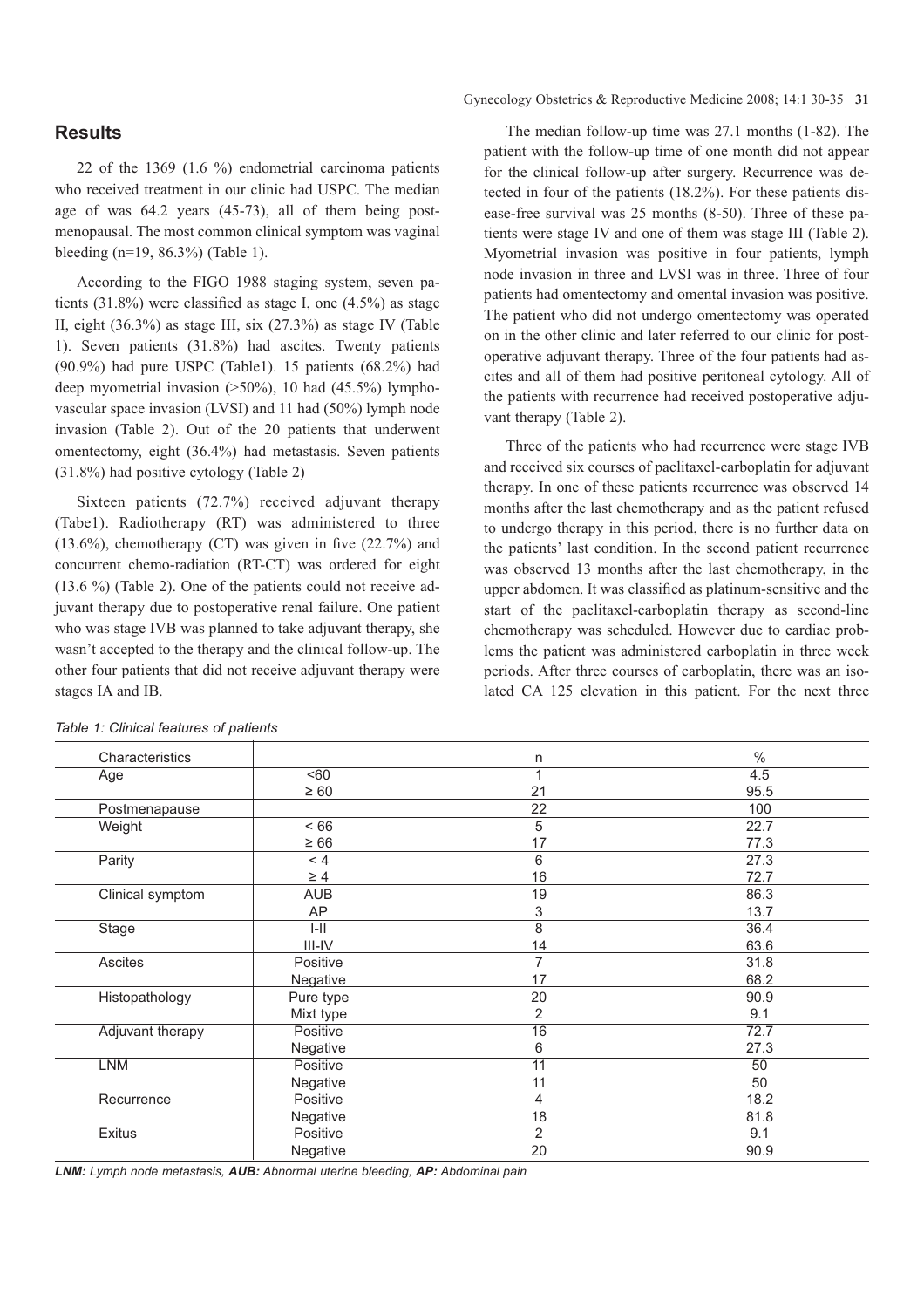months CA 125 was observed and due to a lack of decrease, a 50 mg/m2 oral etoposide treatment was initiated. After five courses of etoposide, the patient was reexamined and after being designated as stabile, was taken into clinical observation. The vaginal, liver, pelvic and lung metastasis were discovered in this patient, after four months. Palliative therapy was administered to this patient and after five months the patient died (OS:55 months). In the third patient recurrence was observed in the lung four months after the last chemotherapy session. The patient was classified as platinum resistant and a 50 mg/m2 liposomal doxorubicin treatment was initiated. After two courses progression was discovered. This patient refused further therapy and did not come in for controls. After four months, the patient died (OS: 18 months). The fourth patient with recurrence underwent surgery (TAH + BSO) and received a single course of adjuvant chemotherapy (cisplatin/endoxan) in another clinic and was then referred to our clinic. She was stage IIIA. Radiotherapy was given to this patient (5000 cGy external pelvic front-behind 16x14 cm area from 200 cGy/day doses and 3 cycle 1500 cGy intracavitary). Seven months later abdominopelvic recurrence was discovered and six courses of PF chemotherapy were applied. Three months later 6th course abdominal and cuff recurrence was discovered and 125mg/m2 paclitaxel chemotherapy was administered. After two cycles of paclitaxel chemotherapy, the patient did not return for the clinical following.

The third patient who died was stage IIIC, a postoperative adjuvant radiotherapy was scheduled however due to bilaterally hydronephrosis and renal failure, adjuvant therapy could not be administered and the patient died (OS: 4 months).

Age, weight, parity, lymph node invasion, deep myometrial invasion, the administration of adjuvant therapy and the kind of adjuvant therapy did not have any effect on recurrences. However omental metastasis, ascites and positive cytology increased the recurrence ratio (Table 3).

| No           | Age | Stg         | <b>LNM</b>               | <b>DMI</b>               | LVSI                     | Ascite                   | Cytology                 | Adjuvant       | Omental   | Recurrence | <b>DFS</b> | Last situation                 |
|--------------|-----|-------------|--------------------------|--------------------------|--------------------------|--------------------------|--------------------------|----------------|-----------|------------|------------|--------------------------------|
|              |     |             |                          |                          |                          |                          |                          | Therapy        | Metstasis |            | (month)    |                                |
| $\mathbf{1}$ | 60  | <b>IVB</b>  | $\ddot{}$                | $\ddot{}$                | $\overline{\phantom{a}}$ | s                        | $\ddot{}$                | <b>CT</b>      | $\ddot{}$ | $\ddot{}$  | 14         | Give up the clinical following |
| 2            | 60  | IB          | $\overline{\phantom{a}}$ | $\overline{\phantom{a}}$ |                          | $\ddot{}$                |                          | RT+CT          |           |            |            | <b>LNED</b>                    |
| 3            | 70  | <b>IVB</b>  | $\ddot{}$                | $\ddot{}$                | $\ddot{}$                | $\ddot{}$                | +                        | <b>CT</b>      | $\ddot{}$ | $\ddot{}$  | 50         | Exitus                         |
| 4            | 61  | IA          | $\overline{\phantom{a}}$ | $\overline{\phantom{a}}$ |                          | $\pmb{+}$                |                          |                |           |            |            | <b>LNED</b>                    |
| 5            | 64  | IC          | $\overline{\phantom{a}}$ | +                        | $\ddot{}$                | $\overline{a}$           | $\overline{a}$           | $\overline{a}$ |           |            |            | Give up the clinical following |
| 6            | 70  | <b>IVB</b>  | $\overline{\phantom{a}}$ | $\ddot{}$                |                          | $\overline{\phantom{a}}$ | #                        | RT+CT          | +         |            |            | <b>LNED</b>                    |
| 7            | 72  | <b>IIIC</b> | $\ddot{}$                | $\ddot{}$                | $\ddot{}$                |                          |                          | <b>RT</b>      |           |            |            | Give up the clinical following |
| 8            | 72  | <b>IIB</b>  | $\overline{\phantom{a}}$ | $\ddot{}$                | $\ddot{}$                |                          |                          | <b>RT</b>      |           |            |            | <b>LNED</b>                    |
| 9            | 73  | IB          | $\overline{\phantom{a}}$ | $\overline{\phantom{a}}$ |                          |                          |                          | <b>RT</b>      |           |            |            | Give up the clinical following |
| 10           | 58  | <b>IIIC</b> | $\ddot{}$                | $\ddot{}$                | $\ddot{}$                |                          |                          |                |           |            |            | Exitus                         |
| 11           | 65  | <b>IVB</b>  | $\overline{\phantom{a}}$ | $\ddot{}$                | $\ddot{}$                | $\ddot{}$                | +                        | <b>CT</b>      | +         | $\ddot{}$  | 8          | <b>Exitus</b>                  |
| 12           | 70  | <b>IVB</b>  | $\ddot{}$                | $\ddot{}$                | $\ddot{}$                | $\overline{\phantom{a}}$ | #                        |                | +         |            |            | Give up the clinical following |
| 13           | 70  | <b>IIIA</b> | $\ddot{}$                | $\ddot{}$                | $\ddot{}$                | $\overline{\phantom{a}}$ | $\ddot{}$                | RT+CT          | ſ         | $\ddot{}$  | 11         | Give up the clinical following |
| 14           | 65  | <b>IIIC</b> | $\ddot{}$                | +                        |                          | $\pmb{+}$                | $\ddot{}$                | <b>CT</b>      | +         |            |            | <b>LNED</b>                    |
| 15           | 64  | <b>IIIC</b> | $\ddot{}$                | $\ddot{}$                |                          | $\overline{a}$           | #                        | RT+CT          |           |            |            | <b>LNED</b>                    |
| 16           | 60  | IB          | $\overline{\phantom{a}}$ | $\overline{\phantom{a}}$ | $\overline{\phantom{a}}$ | $\overline{a}$           | $\overline{\phantom{a}}$ | RT+CT          | ٠         |            |            | <b>LNED</b>                    |
| 17           | 64  | <b>IIIC</b> | $\ddot{}$                | $\ddot{}$                | $\ddot{}$                |                          |                          | RT+CT          |           |            |            | Give up the clinical following |
| 18           | 62  | <b>IIIC</b> | $\overline{\phantom{a}}$ | +                        | +                        | $\pmb{+}$                | +                        | <b>CT</b>      | +         |            |            | <b>LNED</b>                    |
| 19           | 60  | IB          | $\overline{\phantom{a}}$ | $\overline{\phantom{a}}$ |                          |                          |                          |                |           |            |            | <b>LNED</b>                    |
| 20           | 60  | <b>IVB</b>  | $\ddot{}$                | $\overline{\phantom{a}}$ |                          | $\ddot{}$                | +                        | RT+CT          | $\ddot{}$ |            |            | <b>LNED</b>                    |
| 21           | 45  | IA          |                          |                          |                          |                          | #                        |                | ſ         |            |            | <b>LNED</b>                    |
| 22           | 68  | <b>IIIC</b> | $\pmb{+}$                |                          | +                        |                          | #                        | RT+CT          | +         |            |            | <b>LNED</b>                    |
|              |     |             |                          |                          |                          |                          |                          |                |           |            |            |                                |

*Table 2: The clinical and histopathologic features and survival of 22 patients with USPC* 

*#: no cytology, LVSI: lymphovascular space invasion, RT: Radiotherapy,* **¶ :** *no omentectomy, DFS: Disease free survival, CT: Chemotherapy Stg: Stage, LNM: Lymph node Metastasis, LNED: Live with no evidence of disease*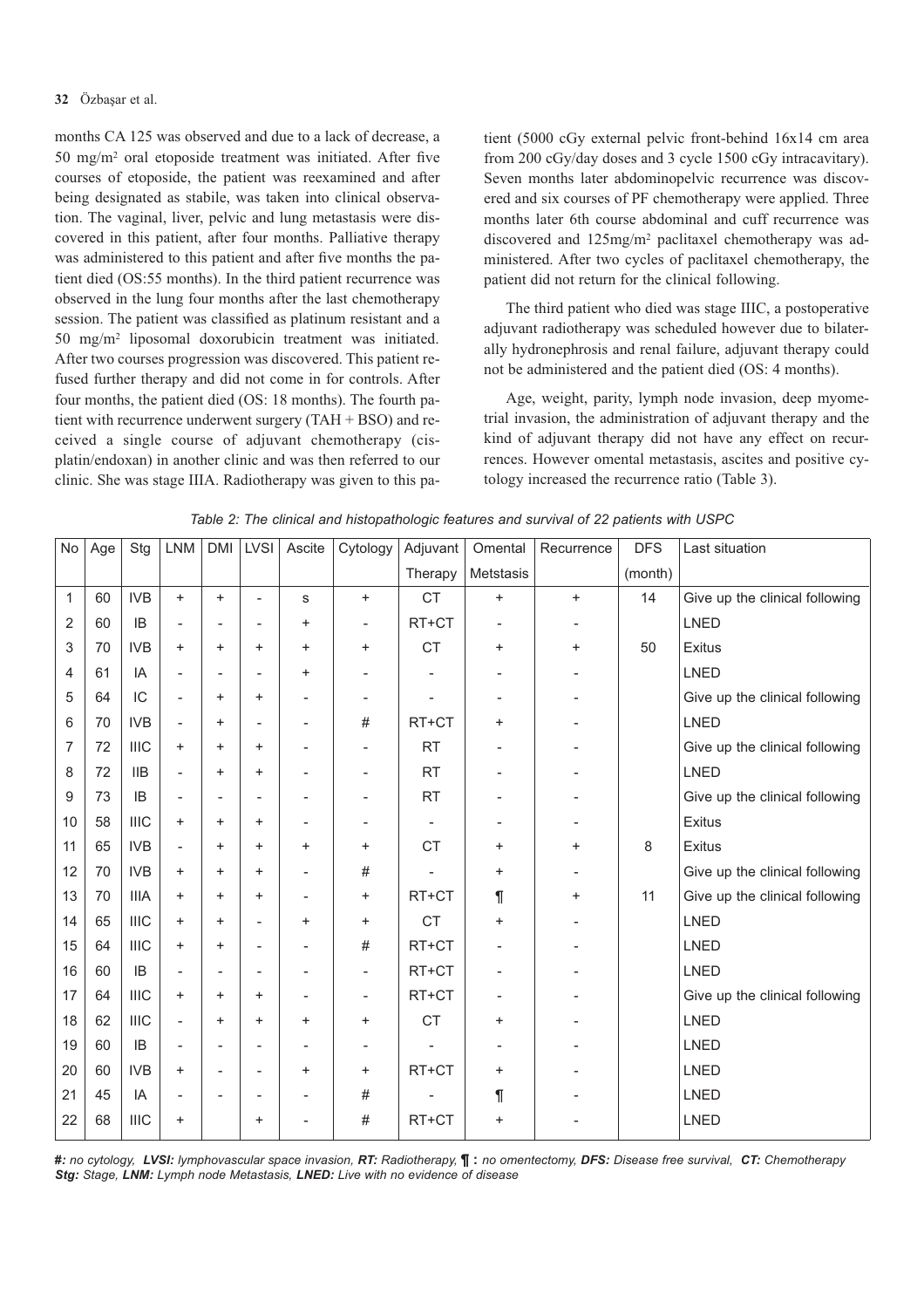|                       |           | Recurrence | p        |       |  |
|-----------------------|-----------|------------|----------|-------|--|
| Prognostic factor     |           | Negative   | Positive |       |  |
|                       | $≤60$     | 6(85.7)    | 1(14.3)  | 0.694 |  |
| Age                   | >60       | 11(78.6)   | 3(21.4)  |       |  |
| Weight                | $≤66$     | 4 (100)    |          |       |  |
|                       | >66       | 3(50)      | 3(50)    | 0.091 |  |
| Parity                | $\leq 4$  | 10(83.3)   | 2(16.7)  | 0.748 |  |
|                       | >4        | 7(77.8)    | 2(22.2)  |       |  |
|                       | $I-II$    | 8(100)     |          | 0.081 |  |
| Stage                 | $III$ -IV | 9(69.2)    | 4(30.8)  |       |  |
| Lymph node metastasis | Negative  | 10 (90.9)  | 1(9.1)   | 0.223 |  |
|                       | Positive  | 7(70)      | 3(30)    |       |  |
| <b>LVSI</b>           | Negative  | 8(100)     |          |       |  |
|                       | Positive  | 6(66.7)    | 3(33.3)  | 0.072 |  |
| <b>DMI</b>            | $\leq 50$ | 7(100)     | 0(0)     | 0.116 |  |
|                       | >50       | 10(71.4)   | 4(28.6)  |       |  |
| Omental metastasis    | Negative  | 12 (100)   |          | 0.013 |  |
|                       | Positive  | 4(57.1)    | 3(42.9)  |       |  |
| Ascites               | Negative  | 13(92.9)   | 1(7.1)   | 0.049 |  |
|                       | Positive  | 4(57.1)    | 3(42.9)  |       |  |
| Cytology              | Negative  | 10(100)    |          | 0.006 |  |
|                       | Positive  | 3(42.9)    | 4(57.1)  |       |  |
| Adjuvant therapy      | Negative  | 5(100)     |          |       |  |
|                       | Positive  | 12(75)     | 4(25)    | 0.214 |  |

*Table 3: Prognostic factors for recurrence*

*LVSI: Lymphovascular Space Invasion, DMI: Deep Myometrial Invasion (>50%),* 

# **Discussion**

USPC is a rare and aggressive tumor among endometrial adenocarcinomas. It has a poorer survival rate than the other subtypes.<sup>5,7</sup> In studies its frequency is stated to be  $1.6$ - $10\%$ .<sup>2,8-</sup> <sup>14</sup> In this study the frequency was almost the same as observed within the other studies (1.6%).

In USPC, the median age is higher than the other subtypes of endometrial carcinoma.2,8,10,11 In studies it is stated that the patients are in their 6th-10th decades.<sup>5</sup> In this study, the median age of patients was 64.2 and all of them were postmenopausal. However in endometrial adenocarcinoma, 25% of the patients are in pre-menopausal period and 5% of these patients are under age of 40.<sup>5</sup> Like the other subtypes of endometrial carcinomas, vaginal bleeding is most common symptom in USPC.

Unlike endometrioid adenocarcinoma, the patients with USPC are admitted with an advanced stage malignancy (21- 56%) (2,5,15). It is correlated with an aggressive progression of USPC. In this study 63.6% of the patients were in advanced stages.

Deep myometrial invasion ratio is 25% in endometrioid

adenocarcinoma. In USPC deep myometrial invasion rates is between 36-45% 10,11,16-18 and it is correlated with poor prognosis. In this study deep myometrial invasion ratio was 68% however it did not have any influence on recurrence.

In recent studies omental metastasis ratio is about 20%.18-  $20$  In this study omental metastasis was  $36.4\%$  and cytology was positive in 31.8 % of the patients. Omental metastasis and positive cytology increase the risk of recurrence.

Advanced stage, the degree of myometrial invasion, LVSI, lymph node metastasis did not effect the recurrence risk in this study but in some studies, these parameters are correlated with poor prognosis.3-5,11,21,22

There is no common opinion on adjuvant therapy and type of therapy and the outcomes of prognosis. In this study adjuvant therapy and type of therapy did not affect the outcome of prognosis, either. There are similar results recorded in other studies.<sup>7,23</sup> Huh et al. found no difference in their study on prognosis in stage I USPC patients who were only included in follow-ups or received radiotherapy.23 On the other hand, better results were recorded in the chemotherapy group. Thomas et al reported that observation could be a suitable alternative management in stage IA.24 However they also reported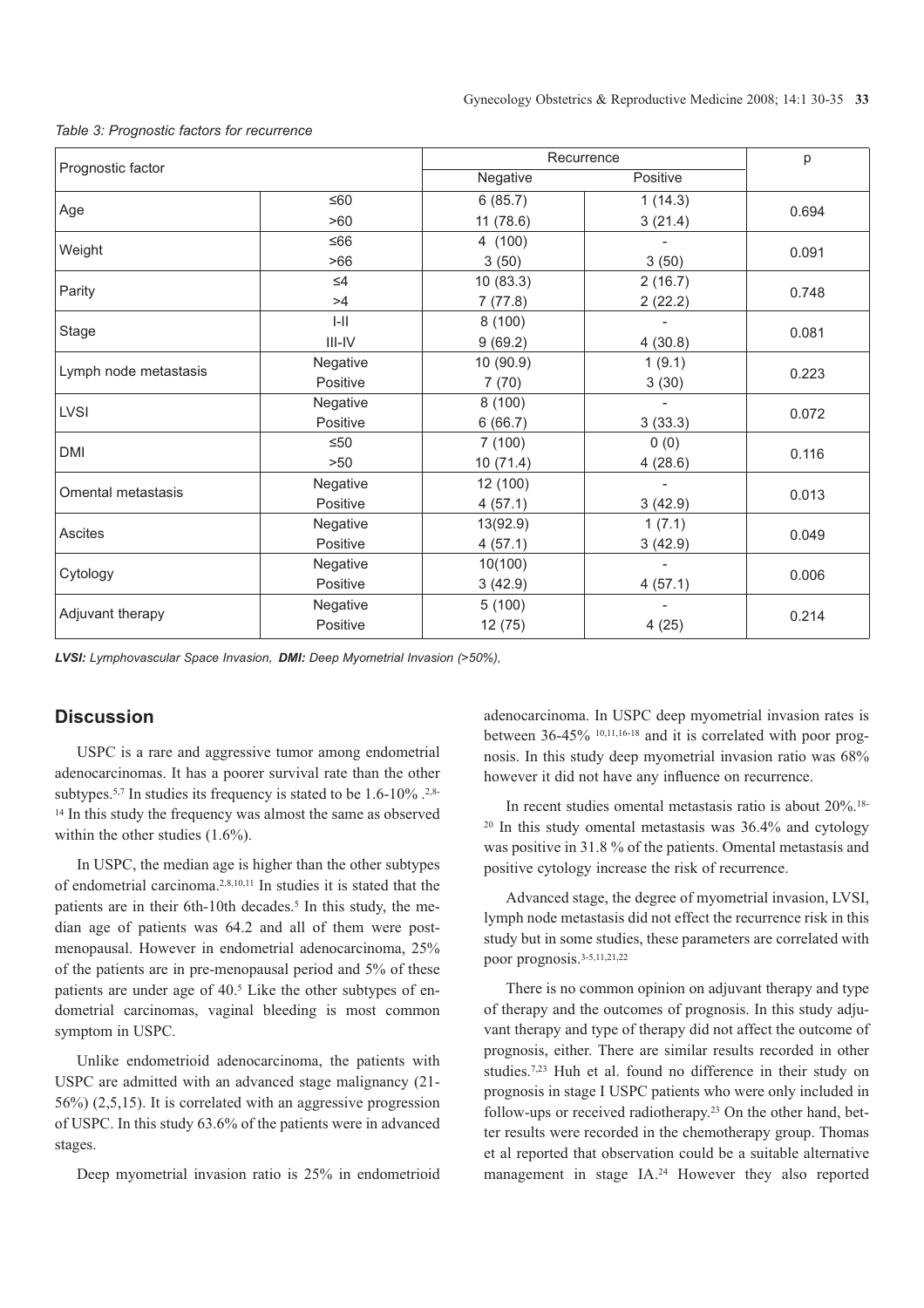#### **34** Özbaşar et al.

chemotherapy and brachitherapy can decrease recurrence in stage IB and IC. In another study Thomas et al figured out chemotherapy increases survival rates in stage IIIC and IV cancer.25 There is further need for prospective studies on this subject

# **Uterin Seröz Papiller Karsinoma : 22 Hastanin Retrospktif Incelemesi**

Demir ÖZBASAR, Serap BOZOK, Taner TURAN İltac KÜÇÜKELÇİ, Gökhan TULUNAY Şadıman ALTINBAŞ, Nurettin BORAN Ömer Faruk DEMİR, Mehmet Faruk KÖSE

### *Ankara,Türkiye*

22 uterin seröz papiller karsinomalı ( USPC) hastanın verileri bu çalışma için incelendi.

USPC tanısı olan 22 hastanın verileri incelendi. 18 hastaya kliniğimizde tip 1 histerektomi, bilateral salpingoooforektomi ,paraaortik ve bilateral pelvik lenfadenektomi, appendektomi ve omentektomiyi içeren evrelendirici cerrahi yapıldı. 4 hasta primer cerrahileri yapıldıktan sonra kliniğimize sevk edilmişti. Hastalar FIGO 1998 evreleme sistemine gore evrelendirildi. Tanı sırasında ortalama yaş 62.2 idi. En sık klinik şikayet vajinal kanama idi (86.3%). 7 hasta evre 1 (31.8%),1 hasta evre 2 (4.5%), 8 hasta evre 3 (36.3%) ve 6 hasta evre 4 (27.3 %) idi. Ortalama hastalıksız yaşam süresi 25 aydı. Nüks varlığı ile hastalığın evresi, lenfatik metastaz, myometrial invazyon derinliği, adjuvan tedavi verilmesi ve adjuvan tedavinin tipi arasında ilişki yoktu. Öte yandan pozitif sitoloji ve omentum invazyonu nüksü etkilemekteydi.

USPC tanılı hastalarda evrelendirici cerrahi uygulanmalıdır. Omentum invazyonu ve pozitif sitoloji kötü prognostik faktörlerdir. Adjuvan tedavinin prognoza etkisi net değildir.

**Anahtar Kelimeler:** Uterin seröz papiller karsinoma, Prognoz

#### **References**

- 1. Boronow RC. Surgical staging of endometrial cancer: Evolution, and responsible challenge a personal perspective. Gynecol Oncol 1997; 66:179-89
- 2. Hendrickson M, Ross J, Eifel P, Martinez A, Kempson R. Uterine papillary serous carcinoma: a highly malignant form of endometrial adenocarcinoma. Am J Surg Pathol 1982; 6: 93-108
- 3. Abeler VM, Kjorstad KE. Serous papillary carcinoma of the endometrium: A histopathological study of 22 cases. Gynecol Oncol 1990; 39:266-71
- 4. Rosenberg P, Blom R, Hogberg T, Simonsen E. Death rate and recurrence pattern among 841 clinical stage I endometrial cancer patients with special reference to uterine papillary serous carcinoma. Gynecol Oncol 1993; 51: 311-5
- 5. Kato DT, Ferry JA, Goodman A, et al. Uterine papillary

serous carcinoma: A clinicopathologic study of 30 cases. Gynecol Oncol 1995; 59:384-9

- 6. Chambers JT, Merino M, Kohorn EI, Peschel RE, Schwartz PE. Uterine papillary serous carcinoma .Obstet Gynecol 1987; 69:109-13
- 7. Slomovitz BM, Burke TW, Eifel PJ, Ramondetta LM. Uterine serous papillary carcinoma: A single institution review of 129 cases. Gynecol Oncol 2003; 463-9
- 8. Christopherson WM, Alberhasky RC, Connely PJ. Carcinoma o the endometrium serous papillary adenocarcinoma: A clinical pathological study of 46 cases, Am J Clin Pathol 1982; 77:534-40
- 9. Walker AN, Mills SE. Serous papillary carcinoma of the endometrium. A clinicopathologic study of 11 cases. Diagnos Gynecol Obstet 1982; 4:261-7
- 10. Chen J, Trost D, Wilkinson. Endometrial papillary adenocarcinomas. Int J Gynecol Pathol 1985; 4:279-88
- 11. Jeffrey J, Krepart G, Lotocki R. Papilary serous adenocarcinoma of the endometrium. Obstet Gynecl 1986; 67:670-4
- 12. Sutton G, Brill L, Michael H, Stehman F, Ehrlich CE. Malignant papillary lesions of the endometrium. GynecolOncol 1987; 27:294-304
- 13. Rosenberg P, Risberg B, Askmalm L, Simonsen E. The prognosis in early endometrial carcinoma. Acta Obstet Gynecol Scand 1989; 68:157-63
- 14. Benediktsdottir K, Jonasson J, Halgrimsson J, Tumors in Iceland. Acta Pathol Microbiol Immunol Scand 1989; 97:781-6
- 15. Vardi JR, Tadros GH, Anselmo MT, Rafla D. The value of exploratory laparotomy inpatients with endometrial carcinoma according to the new International Federation of Gynecology and Obstetrics staging. Obstet Gynecol 1992; 80:204-8
- 16. Cefis F, Carinelli S, Marzi M, Senzani F. Endometrial adenocarcinoma with psammoma bodies. Tumori 1979; 65:359-62
- 17. Gallion H, Nagell R, Powell D, et al. Stage I serous papillary carcinoma of the endometrium cancer 1989; 63: 2224-8
- 18. Christman JE, Kapp D, Hendrickson MR, Therapeutic approaches to uterine papillary serous carcinoma. Gynecol Oncol 1987; 26:228-35
- 19. Goff BA, Kato D, Schmidt RA, Ferry JA. Uterine papillary serous carcinoma: Patterns of metastatic spread. Gynecol Oncol 1999; 74:465-7
- 20. Gitsch G, Friedlander ML, Wain G, Hacker NF. Uterine papillary serous carcinoma. A clinical study. Cancer 1995; 75:2239-43